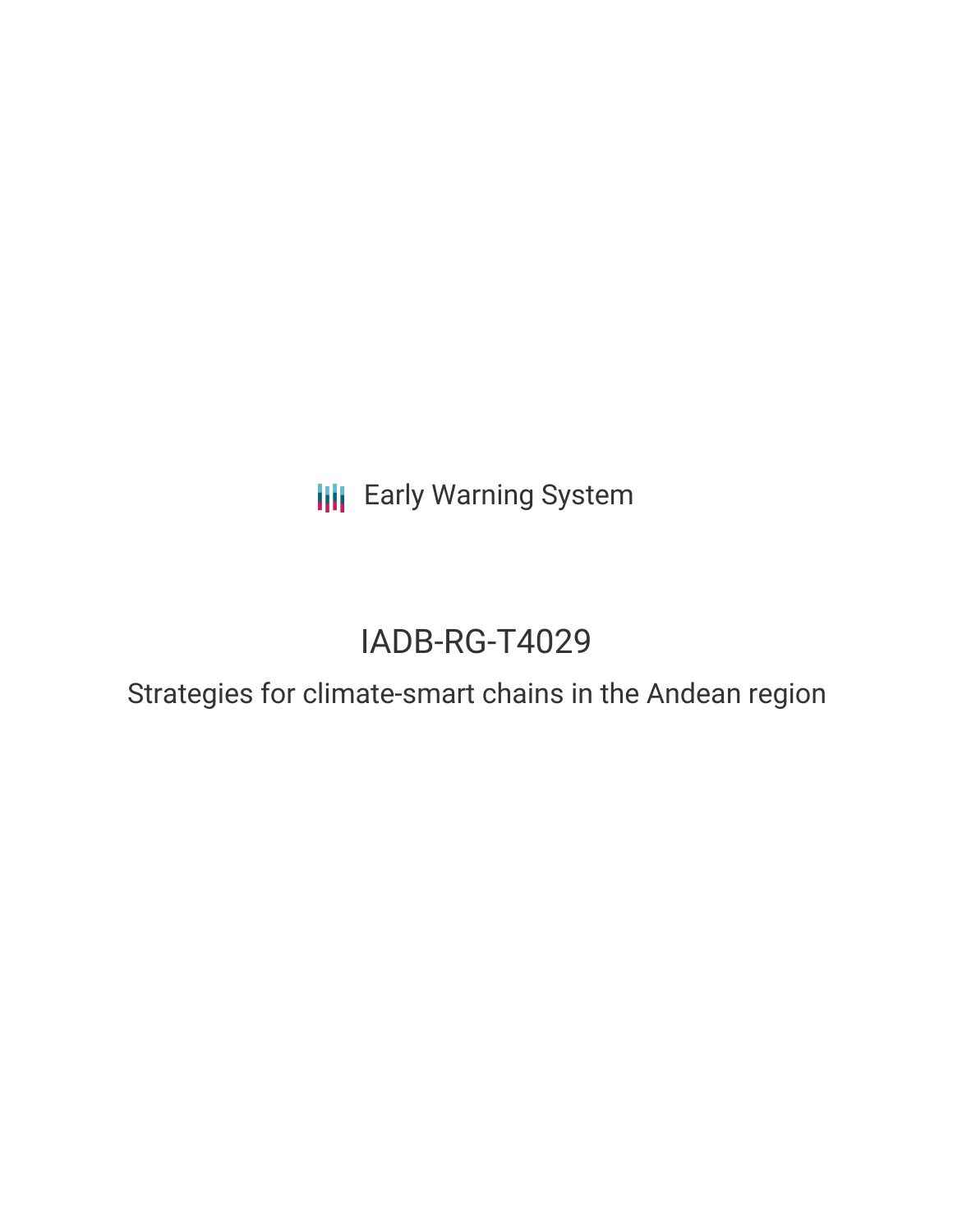

### **Quick Facts**

| <b>Financial Institutions</b>  | Inter-American Development Bank (IADB)                             |
|--------------------------------|--------------------------------------------------------------------|
| <b>Status</b>                  | Approved                                                           |
| <b>Bank Risk Rating</b>        |                                                                    |
| <b>Borrower</b>                | Regional                                                           |
| <b>Sectors</b>                 | Climate and Environment, Law and Government, Technical Cooperation |
| <b>Investment Type(s)</b>      | Advisory Services, Grant                                           |
| <b>Investment Amount (USD)</b> | $$0.40$ million                                                    |
| <b>Project Cost (USD)</b>      | $$0.40$ million                                                    |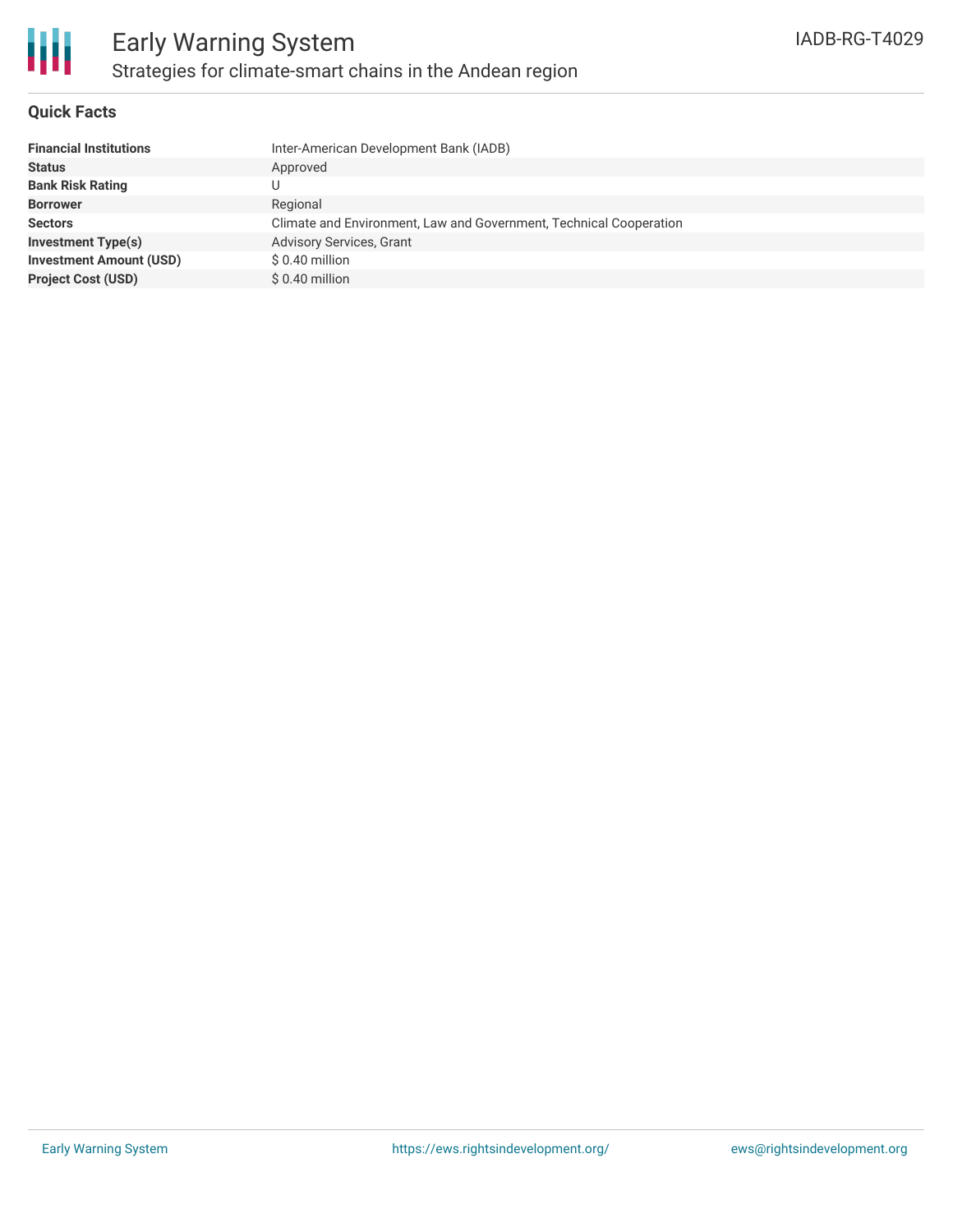

### **Project Description**

This TC proposes a roadmap for the development of climate-smart value chains in the Andean region. Specifically, the TC proposes to: (1) Identify two to three sectors per country in the Andean region and develop a roadmap for their successful insertion into global/regional value chains and (2) work with some of these chains on strategies that will enable them to be ready for the challenges arising from climate change and the policies being adopted to address it.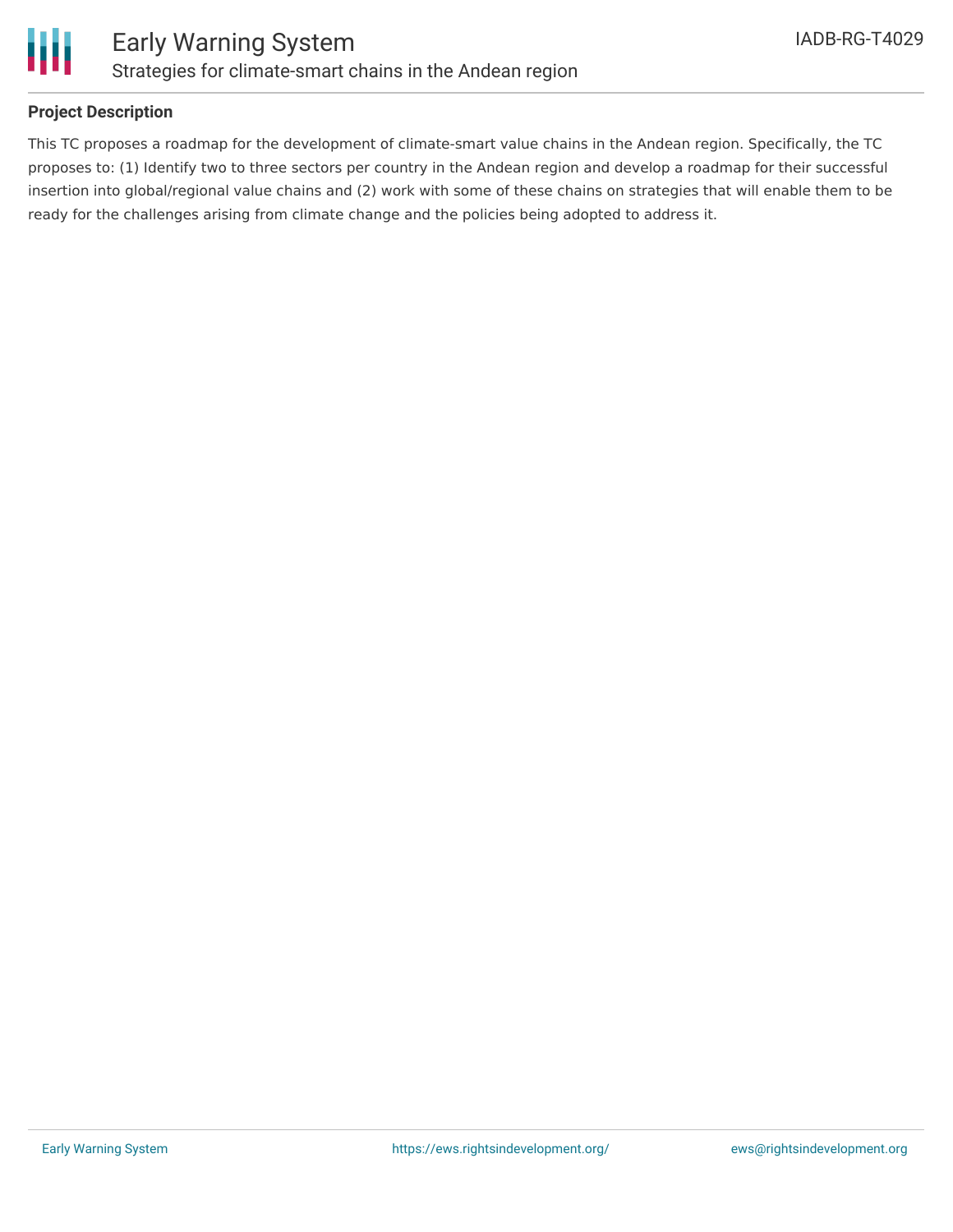

## Early Warning System Strategies for climate-smart chains in the Andean region

### **Investment Description**

• Inter-American Development Bank (IADB)